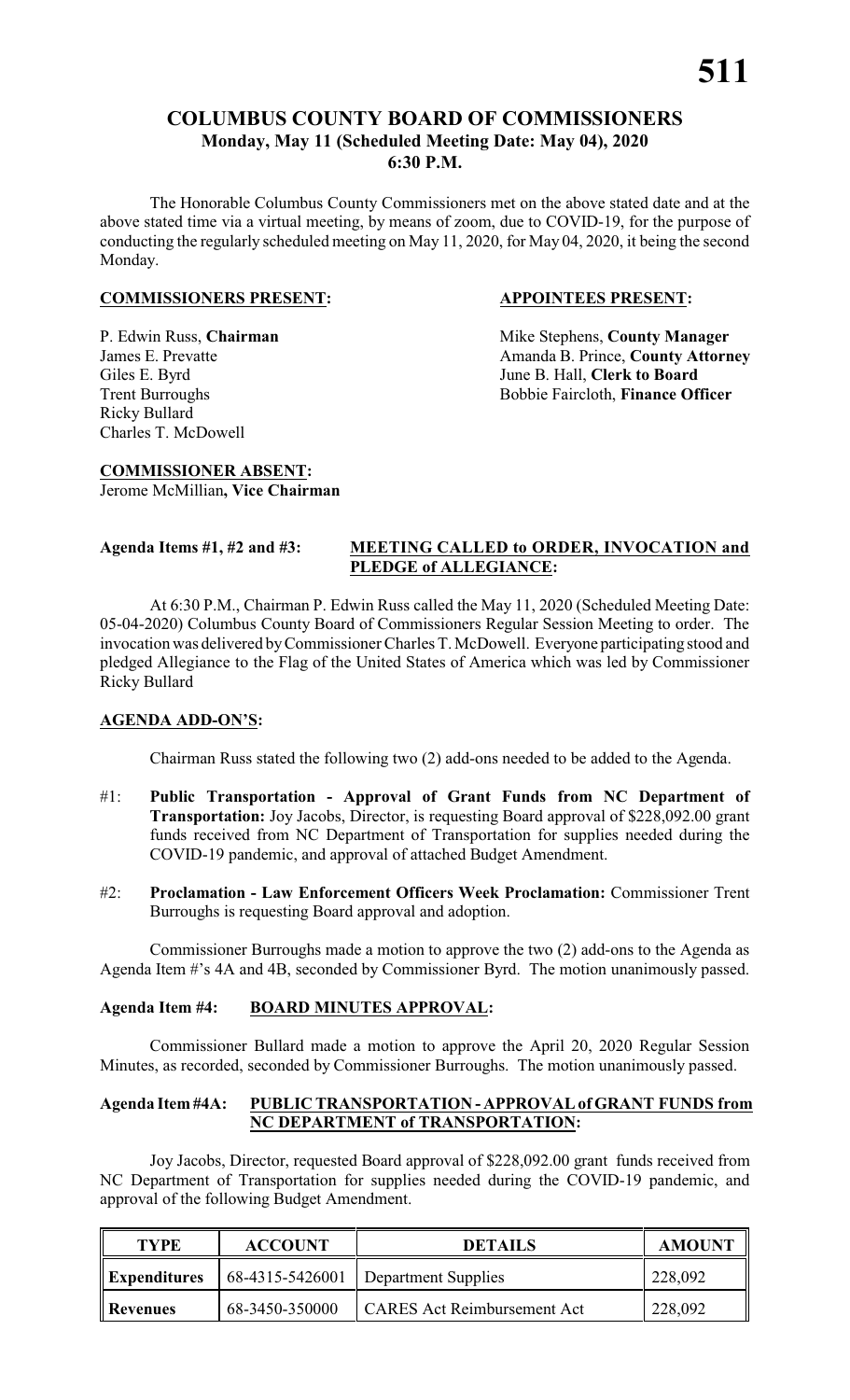Commissioner McDowell made a motion to approve the \$228,092.00 grant funds received from NC Department of Transportation for supplies needed during the COVID-19 pandemic, and the Budget Amendment, seconded by Commissioner Burroughs. The motion unanimously passed.

#### **Agenda Item #4B: PROCLAMATION - LAW ENFORCEMENT OFFICERS WEEK PROCLAMATION:**

Commissioner Trent Burroughs requested Board approval and adoption ofthe followingLaw Enforcement Officers Week Proclamation.

### **LAW ENFORCEMENT OFFICERS WEEK PROCLAMATION**

**WHEREAS,** Congress and the President of the United States of America have designated there be a National Law Enforcement Officers Week; **and**

**WHEREAS,** the members of the law enforcement agencies of North Carolina play an essential role in safeguarding the rights and freedom of the citizens; **and**

**WHEREAS,** it is important that all citizens know and understand the problems, duties and responsibilities of their law enforcement officers and agencies and that members of those agencies recognize their duty to serve the people by safeguarding life and property, by protecting them against violence or disorder, and by protecting the innocent against deception and the weak against oppression or intimidation; **and**

**WHEREAS,** the citizens of Columbus County recognize and appreciate the contributions made by law enforcement officers at all levels of government; **and**

**NOW, THEREFORE, BE IT PROCLAIMED, we,** the Columbus County Board of Commissioners call upon all citizens to observe the week of **May 10th - 16th , 2020** as

### **"LAW ENFORCEMENT OFFICERS WEEK"**

in Columbus County, North Carolina, and that all of our people join in commemorating law enforcement officers, past and present, who by their faithful and loyal devotion to their responsibilities have rendered a dedicated service to their communities. In so doing, they have established for themselves an enviable and enduring reputation for preserving the rights and security of all citizens.

**APPROVED and ADOPTED** this the  $11<sup>th</sup>$  day of May, 2020.

#### **COLUMBUS COUNTY BOARD OF COMMISSIONERS**

| /s/ P. EDWIN RUSS, Chairman  | <b>/s/JEROME McMILLI</b>         |
|------------------------------|----------------------------------|
| <i>Isi James E. Prevatte</i> | <i>S GILES E. BYRD</i>           |
| /s/ TRENT BURROUGHS          | <b><i>Is/I RICKY BULLARD</i></b> |
| /s/ CHARLES T. McDOWELL      | <b>ATTESTED</b>                  |
|                              | <b>SUMMER HALL C</b>             |

**/s/** *P. EDWIN RUSS***, Chairman** */s/JEROME McMILLIAN***, Vice Chairman** *(FESTED BY:* **/s/** *JUNE B. HALL***, Clerk to the Board**

/s/ *MICHAEL H. STEPHENS***, County Manager /s/** *AMANDA B. PRINCE***, County Attorney**

Commissioner Burroughs made a motion to approve and adopt the Law Enforcement Officers Week Proclamation, seconded by Commissioner Prevatte. The motion unanimously passed.

#### **Agenda Item #5: PROCLAMATION - PROCLAMATION of RECOGNITION and APPRECIATION to NORTH WHITEVILLE FIRE DEPARTMENT:**

Commissioner James Prevatte requested Board approval and adoption of the following Proclamation of Appreciation and Recognition to North Whiteville Volunteer Fire Department.

#### **PROCLAMATION of APPRECIATION and RECOGNITION to** *NORTH WHITEVILLE VOLUNTEER FIRE DEPARTMENT*

**WHEREAS,** within Columbus County, there are several fire and rescue units that render aid to the citizens in times of need and injury within the most prompt time within their accessible equipment, supervision and staff; **and**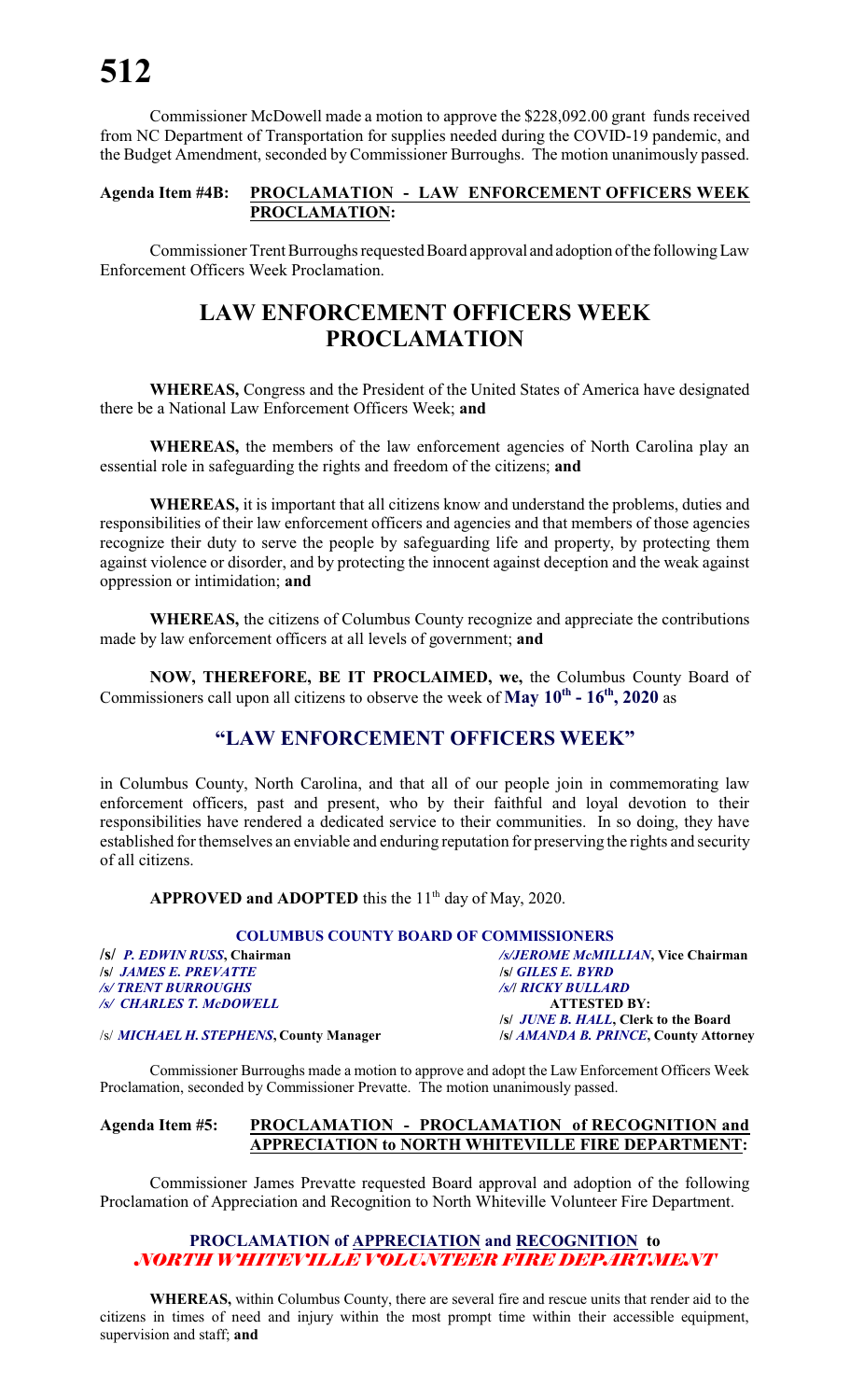**WHEREAS,** the *North Whiteville Volunteer Fire Department* was chartered many years ago and has been operating to render help since that time; **and**

**WHEREAS, North Whiteville Volunteer Fire Department** started working diligently to help anyone in need in a prompt time frame; **and**

**WHEREAS,** *North Whiteville Volunteer Fire Department* has dedicated members and answers multiple calls per year, and renders help to anyone in need, and in this process has saved many lives.

**NOW, THEREFORE, BE IT PROCLAIMED,** we, the Columbus County Board of Commissioners proudly present this **Proclamation of Appreciation and Recognition** to *North Whiteville Volunteer Fire Department* for their diligent and endless hours of dedication in requesting the Fire Rating to be in line with Number 5, ultimately benefitting the citizens of North Whiteville and Columbus County.

**APPROVED** and **ADOPTED** this the 4th day of May, 2020.

#### **COLUMBUS COUNTY BOARD OF COMMISSIONERS**

**/s/** *JAMES E. PREVATTE* **/s/** *GILES E. BYRD /s/ TRENT BURROUGHS /s/***/** *RICKY BULLARD /s/ CHARLES T. McDOWELL* **ATTESTED BY:**

**/s/** *P. EDWIN RUSS***, Chairman** */s/JEROME McMILLIAN***, Vice Chairman /s/** *JUNE B. HALL***, Clerk to the Board**

/s/ *MICHAEL H. STEPHENS***, County Manager /s/** *AMANDA B. PRINCE***, County Attorney**

Commissioner Prevatte made a motion to approve and adopt the Proclamation of Appreciation and Recognition to North Whiteville Volunteer Fire Department, seconded by Commissioner McDowell. The motion unanimously passed.

#### **Agenda Item #6: PROCLAMATION - ELDER ABUSE PREVENTION AWARENESS PROCLAMATION:**

Jenny Godwin, Senior Center Coordinator, requested Board approval and adoption of the following Elder Abuse Prevention Awareness Proclamation.

### **ELDER ABUSE PREVENTION AWARENESS PROCLAMATION**

**WHEREAS,** elder abuse is the broad term used to identify mistreatment of elderly and disabled adults; **and**

**WHEREAS,** abuse and neglect of elderly and disabled adults is one of the most under recognized and under reported social problems in this country; **and**

**WHEREAS,** the magnitude of the problem is likely to increase for several reasons, especially with the increasing rise in the number of elderly populations **and**

**WHEREAS,** mistreatment can take many forms: physical abuse, emotional abuse, sexual abuse, neglect by a caregiver, self neglect, exploitation, and financial exploitation; **and**

**WHEREAS,** it is estimated that approximately five million (5,000,000) people age sixty plus (60+) suffer elder abuse every year; **and**

**WHEREAS,** it is estimated that approximately one (1) out of every twenty-four (24) cases of elder abuse is reported; **and**

**WHEREAS,** abuse of the elderly and disabled is preventable.

**NOW, THEREFORE, BE IT PROCLAIMED,** by the Columbus County Board of Commissioners that May 10, 2020 through June 21, 2020, be recognized as **"ELDER ABUSE PREVENTION AWARENESS "** in Columbus County, and that all residents and other jurisdictions are encouraged to become more aware of this problem and join in the prevention of elder abuse.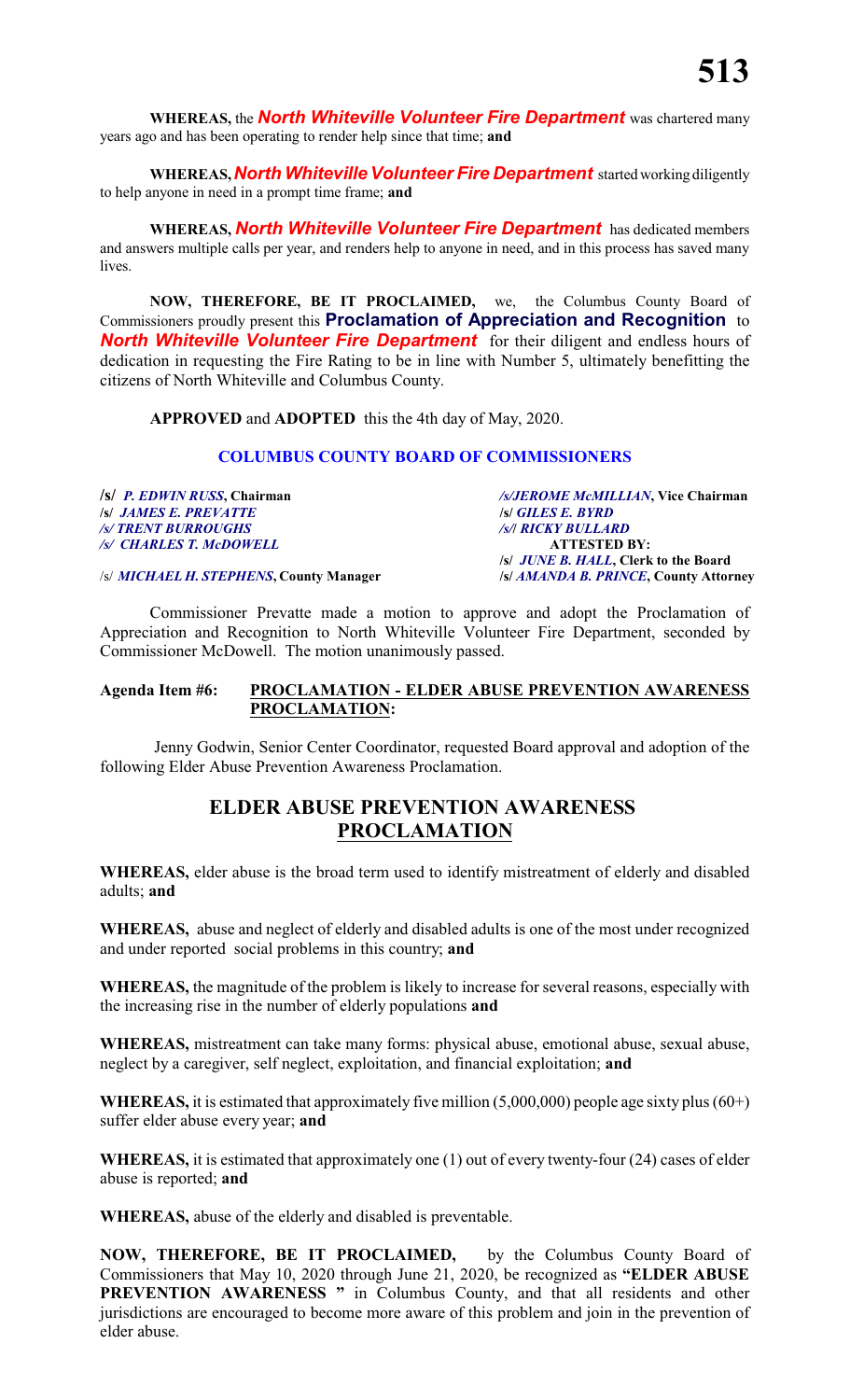#### APPROVED and ADOPTED this the 11<sup>th</sup> day of May, 2020.

#### **COLUMBUS COUNTY BOARD OF COMMISSIONERS**

#### **/s/** *P. EDWIN RUSS***, Chairman**

**ATTESTED BY:**

**/s/** *JUNE B. HALL***, Clerk to the Board**

Commissioner Byrd made a motion to approve and adopt the Elder Abuse Prevention Awareness Proclamation, seconded byCommissioner McDowell. The motion unanimouslypassed.

#### **Agenda Item #7: GOVERNING BODY - TWO (2¢) CENTS RESCUE TAX INCREASE:**

Commissioner James Prevatte requested Board approval of the Call for Referendum in November for an increase in the Rescue Tax.

Amanda Prince, County Attorney, stated she received a Public Input statement from Doris Strickland which opposes this tax, which reads as follows:

Chairman Russ and Commissioners,

I am not for putting this referendum on the ballot in November, 2020 simply because of the economic situation the citizens are currently facing which includes loss of income. When the proposal was brought in December, 2019 no one had any idea the circumstances Columbus County citizens would be facing today.

Another reason I am not for this is because the federal government has recently sent North Carolina resources. Whether or not Governor Cooper gives Columbus County any of these resources is another matter. The governor should since Columbus County is one of the biggest counties in the State and is presently the county hit hardest by COVID-19.

The rescue departments in our county are billing Medicare, Medicaid and private insurance companies. At least they have revenue coming in. These departments are going to have to use their resources wisely.

Please consider this information as you make your decision. Just know that all agencies and businesses are hurting.

Sincerely, Doris A. Strickland

#### **Public Input #2 (unrelated to the topic being discussed):**

#### **Allen Turner, 50 Irvin Enzor Road South, Fair Bluff, NC 28439:**

If this has not already been discussed before "public input" in tonight's meeting, please state publicly during the meeting the Commissioners' plans for complying with Judge Sasser's request for their response to his concern about court facilities in Columbus County. Please also announce any date, time and location if a hearing is scheduled with Judge Sasser. Thank you.

Commissioner Prevatte made a motion to approve the Call for Referendum in November for an increase in the Rescue Tax, seconded by Commissioner Bullard. The motion unanimously passed.

#### **Agenda Item #8: ADMINISTRATION - HMGP 4393 HURRICANE FLORENCE EXPEDITED ACQUISITIONS GRANT AWARD of BIDS for DEMOLITION of HOUSES:**

Michael H. Stephens, County Manager, requested approval of low bid from the following Bidders List, for Group 1 and Group 2 from HERR, Incorporated, for demolition of twelve (12) properties, and approval of the contract to be executed by Michael H. Stephens after approval of Amanda Prince, County Attorney.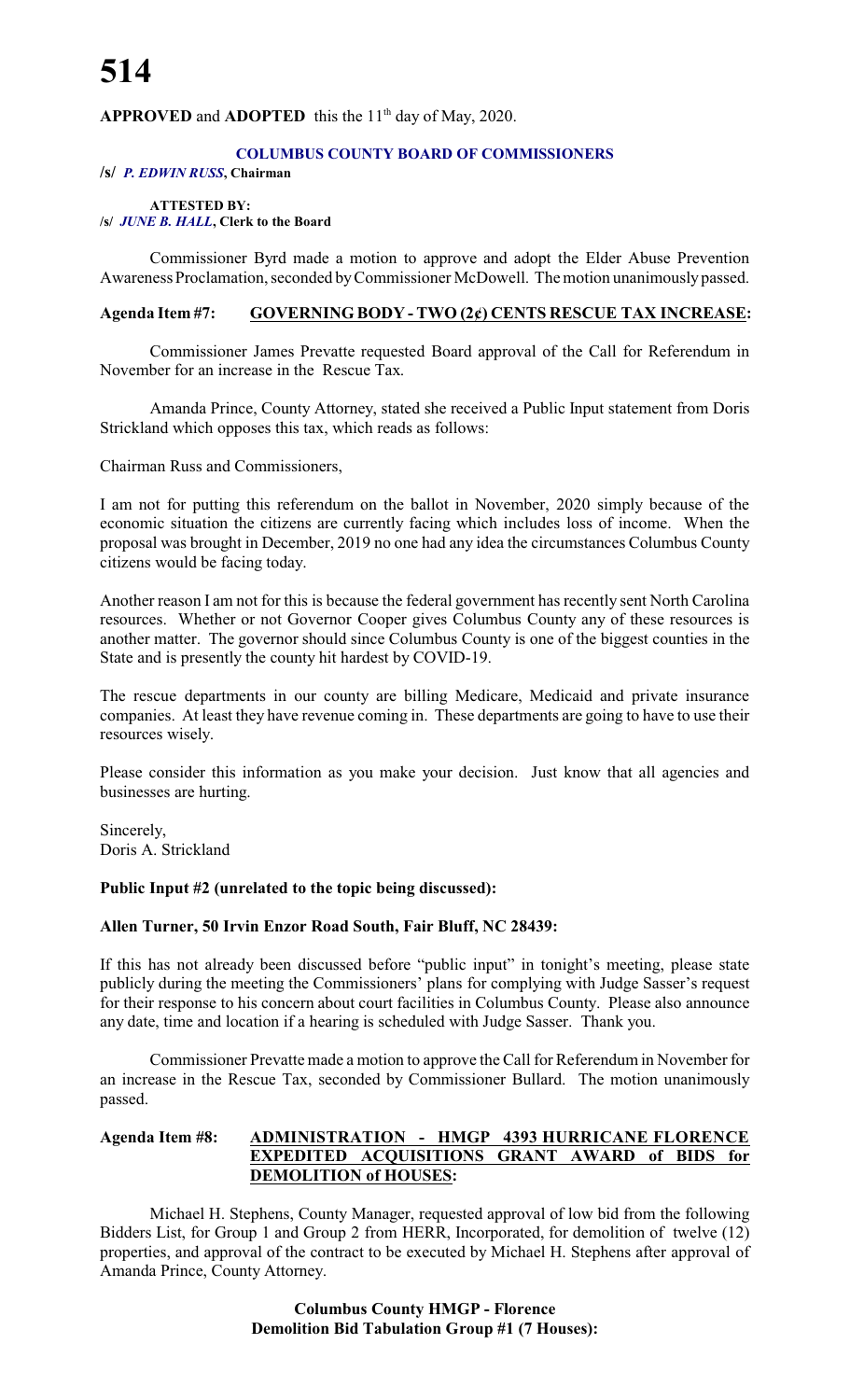#### **Bid Date: April 16, 2020 - 10:30 A.M.**

| <b>COMPANY</b>                       | <b>BID AMOUNT</b> |
|--------------------------------------|-------------------|
| Mitchell Small Construction          | \$190,887.50      |
| <b>Lumber River Quality Builders</b> | \$109,000.00      |
| *Jones Grading and Fencing           | \$100,500.00      |
| KSC of the Carolinas                 | \$119,185.50      |
| *Chestnut House                      | \$155,803.00      |
| Barfield's Backhoe                   | \$107,465.00      |
| *Herr, Inc.                          | \$81,725.00       |

#### **Notes: \*Error in addition**

**I certify that these bids were received by Columbus County at 10:30 A.M. on April 16, 2020. The bids have been checked and verified to be correct to the best of my knowledge and belief.**

**/s/** M. FLOYD ADAMS, P.E. DATE: **4/17/20**

#### **Columbus County HMGP - Florence Demolition Bid Tabulation Group #2 (5 Houses): Bid Date: April 16, 2020 - 10:30 A.M.**

| <b>COMPANY</b>                       | <b>BID AMOUNT</b> |
|--------------------------------------|-------------------|
| Mitchell Small Construction          | \$104,882.00      |
| <b>Lumber River Quality Builders</b> | \$71,500.00       |
| Jones Grading and Fencing            | \$78,270.00       |
| KSC of the Carolinas                 | \$83,743.50       |
| <b>Chestnut House</b>                | \$99,536.00       |
| Barfield's Backhoe                   | \$76,804.00       |
| Herr, Inc.                           | \$47,490.00       |

**I certify that these bids were received by Columbus County at 10:30 A.M. on April 16, 2020. The bids have been checked and verified to be correct to the best of my knowledge and belief.**

**/s/** M. FLOYD ADAMS, P.E. DATE: **4/17/20**

Commissioner Bullard made a motion to approve Herr, Incorporated as the low bidder, at the cost of eighty-one thousand, seven hundred twenty-five and 00/100 (\$81,725.00) dollars for Group 1 (7 houses), and the cost of forty-seven thousand, four hundred ninety, and 00/100 (\$47,490.00) dollars for Group #2 (5 houses), seconded by Commissioner Prevatte. The motion unanimously passed.

#### **RECESS REGULAR SESSION and enter into COMBINATION MEETING of COLUMBUS COUNTY WATER and SEWER DISTRICTS I, II, III, IV and V BOARD MEETING:**

At 6:43 P.M., Commissioner McDowell made a motion to recess Regular Session and enter into a **combination meeting** of Columbus County Water and Sewer Districts I, II, III, IV and V Board Meeting, seconded by Commissioner Bullard. The motion unanimously passed.

#### **Agenda Item#9: COLUMBUS COUNTY WATER and SEWER DISTRICTS I, II, III, IV and V - APPROVAL of BOARD MEETING MINUTES:**

April 20, 2020 Columbus County Water and Sewer Districts I, II, III, IV and V Board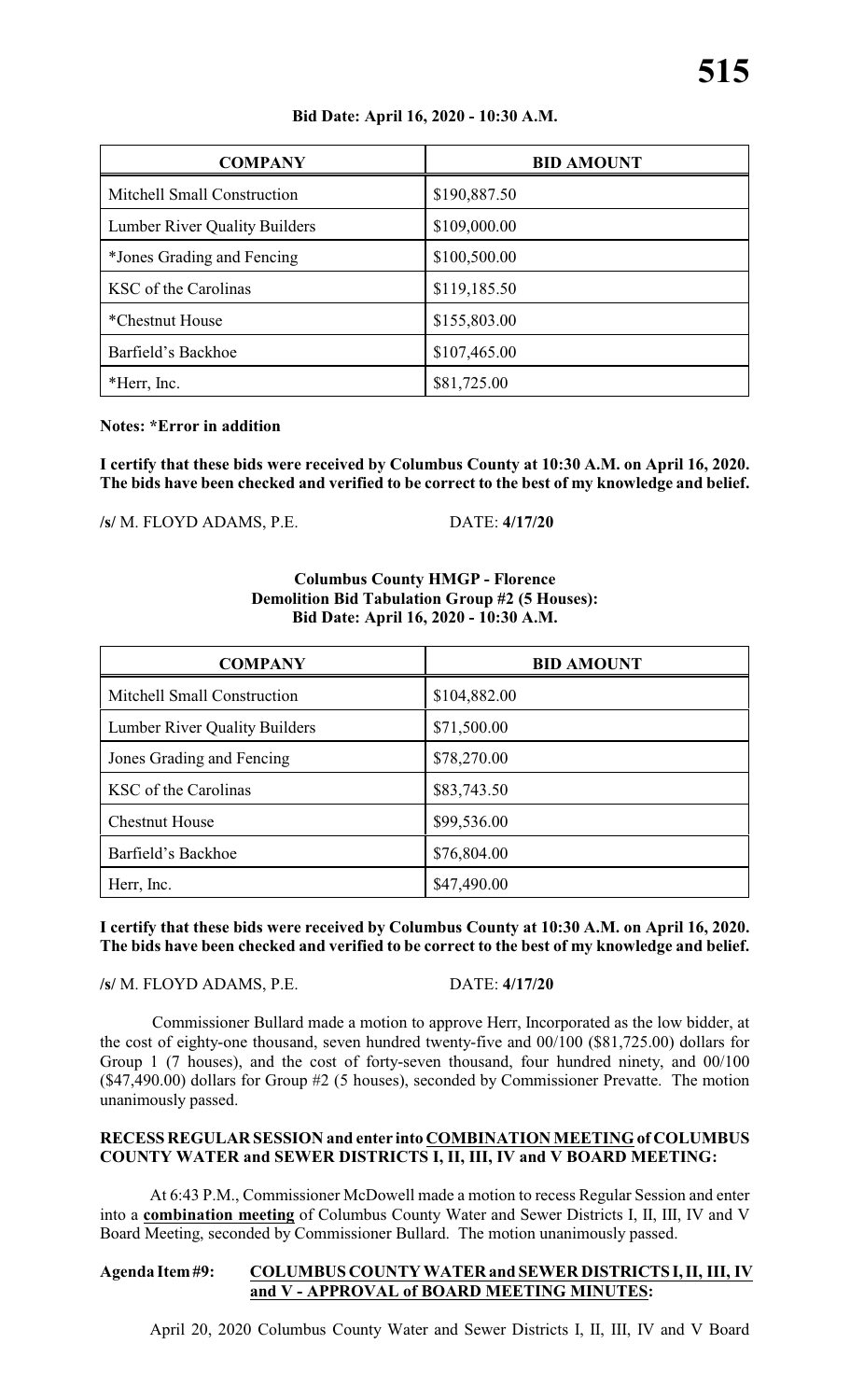Meetings Minutes **(5 Sets)**

This information will be recorded in Minute Book #2 for each Water District, respectively.

#### **ADJOURN COMBINATION MEETING of COLUMBUS COUNTY WATER and SEWER DISTRICTS I, II, III, IV and V BOARD MEETING:**

At 6:44 P.M., Commissioner McDowell made a motion to adjourn the **combination meeting** of Columbus County Water and Sewer Districts I, II, III, IV and V, and resume Regular Session, seconded by Commissioner Burroughs. The motion unanimously passed.

#### **Agenda Item #10: PUBLIC INPUT (BY TELEPHONE, E-MAIL OR LETTER):**

The two (2) Public Inputs that were received by e-mail were read orally by Amanda B. Prince, County Attorney, during discussion under Agenda Item #7.

#### **Agenda Item #11: CONSENT AGENDA ITEMS:**

Commissioner Byrd made a motion to approve the Consent Agenda Items, seconded by Commissioner McDowell. The motion unanimously passed.

#### A. **Budget Amendments:**

| <b>TYPE</b>         | <b>ACCOUNT</b> | <b>DETAILS</b>                          | <b>AMOUNT</b> |
|---------------------|----------------|-----------------------------------------|---------------|
| <b>Expenditures</b> | 17-4190-512100 | <b>COVID-19 Salaries</b>                | 35,000        |
|                     | 17-4190-512600 | COVID-19 Salaries P/T                   | 500           |
|                     | 17-4190-512700 | COVID-19 Longevity                      | 250           |
|                     | 17-4190-518100 | COVID-19 FICA                           | 5,000         |
|                     | 17-4190-518300 | <b>COVID-19 Retirement Contribution</b> | 1,000         |
|                     | 17-4190-518301 | <b>COVID-19 Insurance Contributions</b> | 1,000         |
|                     | 17-4190-526001 | <b>COVID-19 Departmental Supplies</b>   | 33,016        |
|                     | 17-4190-531100 | COVID-19 Travel                         | 2,500         |
| <b>Revenues</b>     | 17-3580-430172 | COVID-19 Grant                          | 76,466        |
| <b>Expenditures</b> | 10-4310-535300 | M&R Vehicles (2014 Charger)             | 1,000         |
|                     | 10-4310-535300 | M&R Vehicles (2018 Charger)             | 1,475         |
| <b>Revenues</b>     | 10-3431-489000 | Misc Revenue                            | 2,475         |
| <b>Revenues</b>     | 10-3521-437030 | <b>Advancing Health Equity</b>          | 18,000        |
|                     | 10-3991-499101 | <b>Fund Balance Appropriated</b>        | (18,000)      |

#### B. **Tax Refunds and Releases:**

*Property Value* \$1,156.41 Elliott, Craig **PROPERTY:** 24102 Total: \$2,305.03 Value: \$16,500.00 Year: 10-19 Account: 13-11905 Bill#: 99999 Release sold at tax sale. Release Columbus Rescue(28.62) *Property Value* Amount: \$234.02 Hinson, Rudolph McKEnzie **PROPERTY:** 00000 Total: \$268.90 Value: \$15,300.00 Year: 18-19 Account: 16-01952 Bill#: 99999 Release value. Sold mobile home. Release Release Cerro Gordo Fire(29.07) release Columbus Rescue(5.81) *Property Value* \$13.06 McLamb, Bobby R Jr. **PROPERTY:** 00000 Total: \$14.68 Value: \$11,059.00 Year: 2019 Account: 13-03470 Bill#: 13925 Release value. Release Roseland Fire(1.30) release Columbus Rescue(32)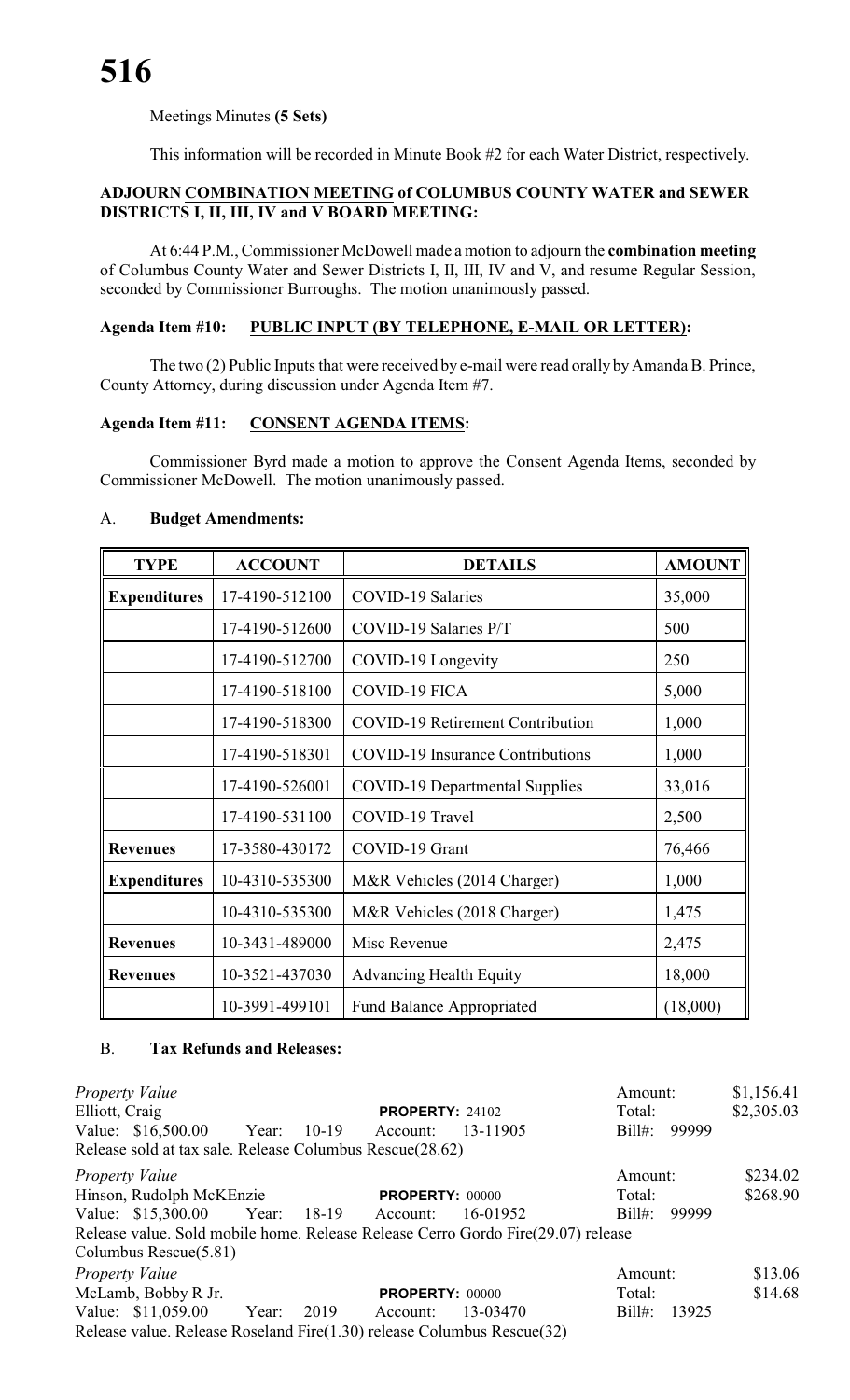| Property Value                                                                                                  | \$431.56<br>Amount:                   |        |
|-----------------------------------------------------------------------------------------------------------------|---------------------------------------|--------|
| Safer Enviromental Cleanup Inc<br><b>PROPERTY: 00000</b><br>Value: \$53,610.00 Year: 2019 Account:<br>03-05926  | Total:<br>\$485.17<br>Bill#: 22797    |        |
| Release total value business sold in Oct 2018. Release Old Dock(42.89) release<br>Columbus Rescue(10.72)        |                                       |        |
| Property Value                                                                                                  | Amount:                               | \$8.05 |
| Thompkins, Bradley & Candace <b>PROPERTY</b> : 90579<br>Value: \$1,000.00 Year: 2019 Account:<br>06-02171       | Total:<br>Bill#:<br>29388             | \$9.25 |
| Release value of SWMH sold and replaced with DW. 2017. Release Yam City(1.00)                                   |                                       |        |
| release Columbus Rescue(.20)                                                                                    |                                       |        |
| User Fee                                                                                                        | Amount:                               | \$0.00 |
| Best, Luben E REV<br><b>PROPERTY: 389</b>                                                                       | \$200.00<br>Total:                    |        |
| Value: \$0.00<br>Year:<br>2019<br>01-05580<br>Account:<br>Release user fee. Dbilled                             | Bill#: 86952                          |        |
| User Fee                                                                                                        | Amount:                               | \$0.00 |
| Best, Luben E REV<br>PROPERTY: 3896                                                                             | \$1,400.00<br>Total:                  |        |
| Value: \$0.00<br>2019<br>Year:<br>01-05580<br>Account:                                                          | Bill#: 86951                          |        |
| Release user fee. Dbilled                                                                                       |                                       |        |
| User Fee                                                                                                        | Amount:                               | \$0.00 |
| Boswell, Carl Wayne & Eric<br><b>PROPERTY: 93835</b><br>Value: \$0.00<br>Year: 18-19 Account:<br>01-01636       | \$400.00<br>Total:<br>Bill#: 99999    |        |
| Release user fee. Vacant                                                                                        |                                       |        |
| User Fee                                                                                                        | Amount:                               | \$0.00 |
| Bowens, James Sylvester<br><b>PROPERTY: 27597</b>                                                               | \$200.00<br>Total:                    |        |
| Year:<br>Value: \$0.00<br>2019 Account:<br>15-03660                                                             | Bill#: 88062                          |        |
| Release user fee. Can billed on Act#15-13284                                                                    |                                       |        |
| User Fee<br>Cardenas Odon Herrara<br><b>PROPERTY: 93792</b>                                                     | Amount:<br>\$200.00<br>Total:         | \$0.00 |
| Value: \$0.00<br>Year:<br>2019<br>03-02348<br>Account:                                                          | Bill#: 91045                          |        |
| Release user fee. Billed to SWMH                                                                                |                                       |        |
| User Fee                                                                                                        | Amount:                               | \$0.00 |
| Cedar Grove Missionary Baptist Church PROPERTY: 00000<br>2019<br>Value: \$0.00<br>Year:<br>Account:<br>16-50015 | \$200.00<br>Total:<br>Bill#:<br>91804 |        |
| Release user fee. Uses a commercial hauler.                                                                     |                                       |        |
| User Fee                                                                                                        | Amount:                               | \$0.00 |
| Davis, Annie J.<br><b>PROPERTY: 00000</b>                                                                       | \$200.00<br>Total:                    |        |
| Value: \$0.00<br>2019<br>01-03038<br>Year:<br>Account:                                                          | Bill#: 94485                          |        |
| Release user fee. Dbillied.                                                                                     |                                       |        |
| User Fee                                                                                                        | Amount:                               | \$0.00 |
| Elkins, J R<br><b>PROPERTY: 00000</b><br>Value: \$0.00<br>2019<br>15-12920<br>Year:<br>Account:                 | Total:<br>\$200.00<br>Bill#: 96571    |        |
| Release user fee. MH unliveable.                                                                                |                                       |        |
| User Fee                                                                                                        | Amount:                               | \$0.00 |
| Fisher, Hilda Norris<br><b>PROPERTY: 61654</b>                                                                  | Total:<br>\$200.00                    |        |
| Value: $$0.00$<br>2019<br>13-03618<br>Year:<br>Account:<br>Release user fee. Vacant land                        | Bill#: 98038                          |        |
| User Fee                                                                                                        | Amount:                               | \$0.00 |
| Floyd, Thomas Ray<br>PROPERTY: 1398                                                                             | \$200.00<br>Total:                    |        |
| Value: \$0.00<br>Year:<br>2019<br>Account:<br>01-07182<br>Release user fee. Dbilled                             | Bill#:<br>98305                       |        |
|                                                                                                                 |                                       |        |
| User Fee<br>Freeman, Nastedman & Janie Rose<br><b>PROPERTY: 00000</b>                                           | Amount:<br>\$203.00<br>Total:         | \$0.00 |
| Value: \$0.00<br>2017<br>Year:<br>15-14865<br>Account:                                                          | Bill#: 62367                          |        |
| Release user fee. No house.                                                                                     |                                       |        |
| User Fee                                                                                                        | Amount:                               | \$0.00 |
| Godwin, Larry<br><b>PROPERTY: 15865/66</b>                                                                      | \$800.00<br>Total:                    |        |
| Value: \$0.00<br>Year:<br>2019<br>09-10580<br>Account:                                                          | Bill#:<br>99999                       |        |
| Release user fees uses a commercial hauler.                                                                     |                                       |        |
| User Fee                                                                                                        | Amount:                               | \$0.00 |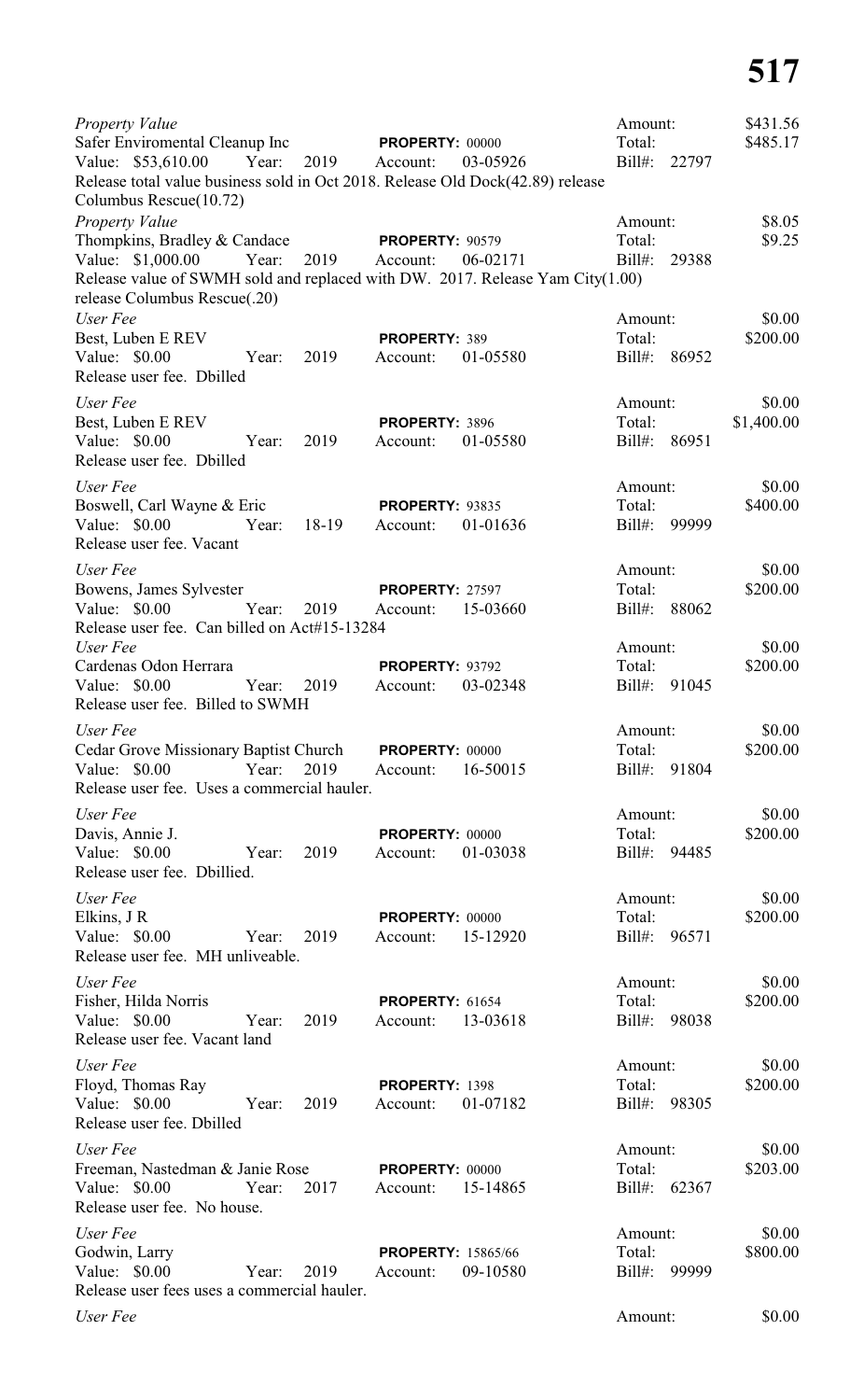## **518**

| Godwin, Larry MHP                                             |               | <b>PROPERTY: 00000</b>             |          | Total:                 | \$8,800.00 |
|---------------------------------------------------------------|---------------|------------------------------------|----------|------------------------|------------|
| Value: \$0.00<br>Release user fees uses a commercial hauler.  | Year: 2019    | Account:                           | 09-04032 | Bill#: 678             |            |
| User Fee                                                      |               |                                    |          | Amount:                | \$0.00     |
| Grainger, Roger & Darcus<br>Value: \$0.00                     | Year:<br>2018 | <b>PROPERTY: 82058</b><br>Account: | 09-12140 | Total:<br>Bill#: 8937  | \$87.00    |
| Release portion of user fee. Needed to be billed in city.     |               |                                    |          |                        |            |
| User Fee                                                      |               |                                    |          | Amount:                | \$0.00     |
| Hewett, Melissa L.                                            |               | PROPERTY: 97788                    |          | Total:                 | \$200.00   |
| Value: \$0.00<br>Release user fee. Can billed on Act#09-03959 | 2019<br>Year: | Account:                           | 09-00659 | Bill#: 4884            |            |
| User Fee                                                      |               |                                    |          | Amount:                | \$0.00     |
| Hooks, Margie & Jerry Suggs                                   |               | <b>PROPERTY: 13813</b>             |          | Total:                 | \$200.00   |
| Value: \$0.00<br>Year:<br>Release user fee. Vacant land.      | 2019          | Account:                           | 07-08648 | Bill#: 6090            |            |
| User Fee                                                      |               |                                    |          | Amount:                | \$0.00     |
| It's Your Time Help Center                                    |               | PROPERTY: 81728                    |          | Total:                 | \$200.00   |
| Value: \$0.00<br>Year:<br>Release user fee. Dblisted.         | 2019          | Account:                           | 06-02206 | Bill#: 6948            |            |
| User Fee                                                      |               |                                    |          | Amount:                | \$0.00     |
| Jenrette Betty Jo                                             |               | <b>PROPERTY: 13318</b>             |          | Total:                 | \$200.00   |
| Value: \$0.00<br>Year:<br>Release user fee. Vacant            | 2019          | Account:                           | 07-00547 | Bill#: 7830            |            |
| User Fee                                                      |               |                                    |          | Amount:                | \$0.00     |
| Jernigan, Rosa R                                              |               | <b>PROPERTY: 19510</b>             |          | Total:                 | \$200.00   |
| Value: \$0.00<br>Release user fee. Vacant                     | 2019<br>Year: | Account:                           | 11-14580 | Bill#: 7935            |            |
| User Fee                                                      |               |                                    |          | Amount:                | \$0.00     |
| Jones, James S & Shirley                                      |               | <b>PROPERTY: 27266</b>             |          | Total:                 | \$400.00   |
| Value: \$0.00<br>Year:<br>Release user fees. Billed to SWMH   | 18-19         | Account:                           | 14-02528 | Bill#: 99999           |            |
| User Fee                                                      |               |                                    |          | Amount:                | \$0.00     |
| Long, Leona P Heirs                                           |               | <b>PROPERTY: 13403</b>             |          | Total:                 | \$400.00   |
| Value: $$0.00$<br>Release user fees.                          | Year: 18-19   | Account:                           | 07-10840 | Bill#: 99999           |            |
| User Fee                                                      |               |                                    |          | Amount:                | \$0.00     |
| Long, Tamera Anne Arwood                                      |               | PROPERTY: 7357                     |          | Total:                 | \$200.00   |
| Value: $$0.00$<br>Release user fee. Dbilled.                  | Year:<br>2019 | Account:                           | 03-05105 | Bill#: 11739           |            |
| User Fee                                                      |               |                                    |          | Amount:                | \$0.00     |
| McKoy, Danille Brown<br>Value: \$0.00                         | Year:<br>2019 | <b>PROPERTY: 28421</b><br>Account: | 15-01184 | Total:<br>Bill#: 13846 | \$200.00   |
| Release user fee. Vacant                                      |               |                                    |          |                        |            |
| User Fee                                                      |               |                                    |          | Amount:                | \$0.00     |
| McMillan Zander Heirs                                         |               | PROPERTY: 3458                     |          | Total:                 | \$400.00   |
| Value: \$0.00<br>Release user fees.                           | Year: 18-19   | Account:                           | 01-57140 | Bill#: 99999           |            |
| User FEE                                                      |               |                                    |          | Amount:                | \$0.00     |
| Patrick, Larry Ray Sr                                         |               | <b>PROPERTY: 75699</b>             |          | Total:                 | \$200.00   |
| Value: \$0.00<br>Year:<br>Release user fee. Vacant            | 2019          | Account:                           | 04-00058 | Bill#: 18502           |            |
| User Fee                                                      |               |                                    |          | Amount:                | \$0.00     |
| Peterson, Sherry Brown                                        |               | <b>PROPERTY: 29909</b>             |          | Total:                 | \$200.00   |
| Value: \$0.00<br>Release user fee. Vacant                     | Year:<br>2019 | Account:                           | 16-01416 | Bill#: 18843           |            |
| User Fee                                                      |               |                                    |          | Amount:                | \$0.00     |
| Pierce, Andrew(Heirs)                                         |               | <b>PROPERTY: 19805</b>             |          | Total:                 | \$200.00   |
| Value: \$0.00<br>Release user fee.                            | Year:<br>2019 | Account:                           | 11-19340 | Bill#: 19044           |            |
| User Fee                                                      |               |                                    |          | Amount:                | \$0.00     |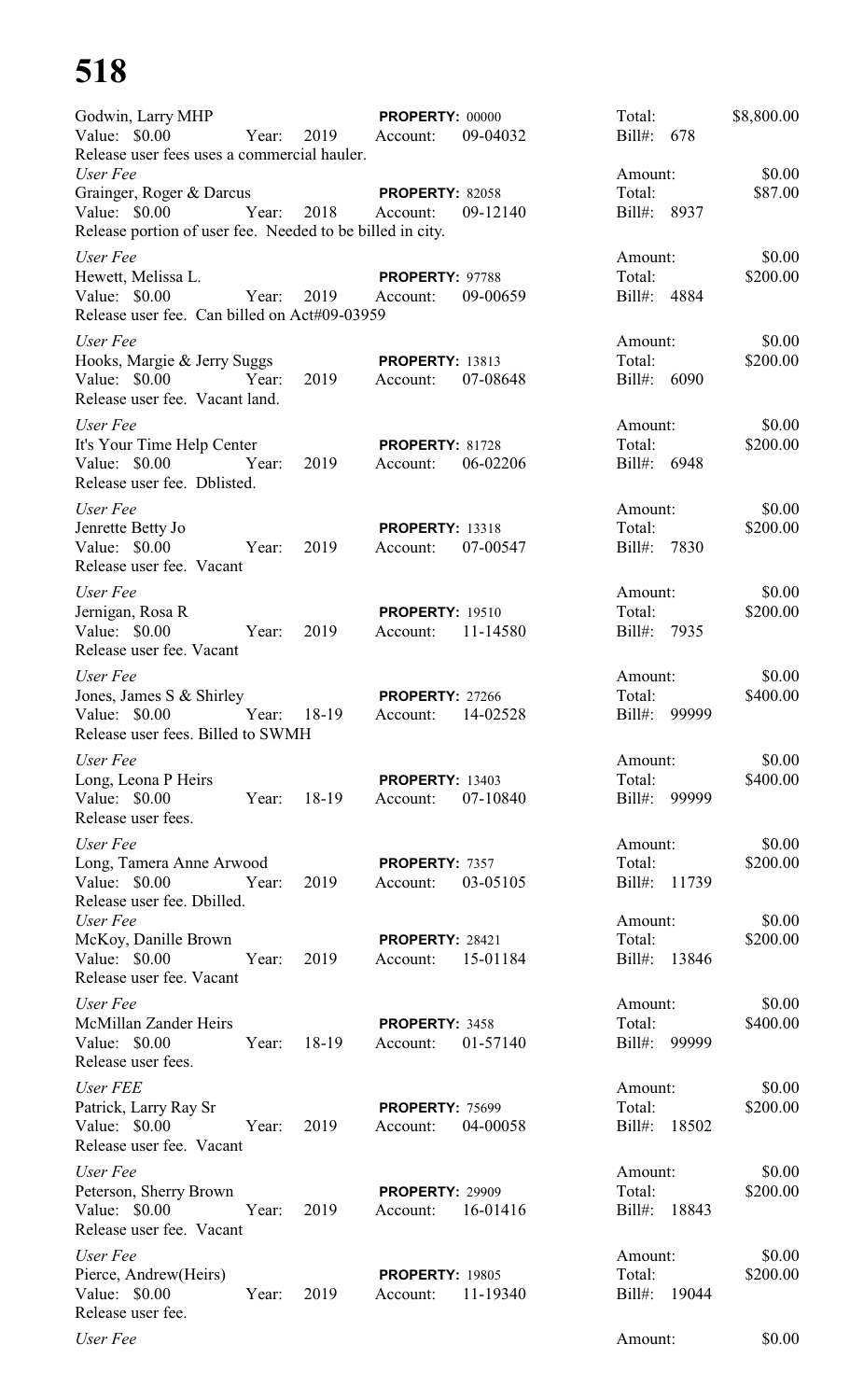## **519**

| Rattley, Brenda F<br>Value: \$0.00<br>Release user fee. Vacant                                                                                                                              | Year: 18/19  | <b>PROPERTY: 24201</b><br>13-34029<br>Account:                                                   | Total:<br>$Bill#$ :<br>99999                                                 | \$226.00                                 |
|---------------------------------------------------------------------------------------------------------------------------------------------------------------------------------------------|--------------|--------------------------------------------------------------------------------------------------|------------------------------------------------------------------------------|------------------------------------------|
| User Fee<br>Register, Kenneth S (Heirs)<br>Value: \$0.00<br>Year:<br>Release all trash fees. Homes are unliveable.                                                                          |              | PROPERTY: 7658<br>$15/17$ Account:<br>03-19320                                                   | Amount:<br>Total:<br>$Bill#$ :<br>99999                                      | \$0.00<br>\$522.17                       |
| User Fee<br>Romero, Brigiday & Josue Angel<br>Value: $$0.00$<br>Year:<br>Release user fee. Vacant land.                                                                                     | 2019         | <b>PROPERTY: 86674</b><br>15-04357<br>Account:                                                   | Amount:<br>Total:<br>Bill#: 22291                                            | \$0.00<br>\$200.00                       |
| User Fee<br>Sagendorph Dale Thomas<br>Value: $$0.00$<br>Year:<br>Release user fee. Uninhabitable.<br>User Fee<br>Sarvis, Madeline R<br>Value: \$0.00<br>Year:<br>Release user fee. Dbilled. | 2019<br>2019 | <b>PROPERTY: 30349</b><br>16-05307<br>Account:<br><b>PROPERTY: 76113</b><br>01-06407<br>Account: | Amount:<br>Total:<br>Bill#: 22799<br>Amount:<br>Total:<br>$Bill#$ :<br>22998 | \$0.00<br>\$200.00<br>\$0.00<br>\$200.00 |
| User Fee<br>Schmidt, Morris Marcus III<br>Value: \$0.00<br>Year:<br>Release user fees. Billed to singlewide.                                                                                | 18-19        | <b>PROPERTY: 77391</b><br>15-03257<br>Account:                                                   | Amount:<br>Total:<br>$Bill#$ :<br>99999                                      | \$0.00<br>\$400.00                       |
| User Fee<br>Smith, Dyght S & Shirley<br>Value: \$0.00<br>Year:<br>Release user fee.                                                                                                         | 2019         | <b>PROPERTY: 96679</b><br>13-05616<br>Account:                                                   | Amount:<br>Total:<br>$Bill#$ :<br>25293                                      | \$0.00<br>\$200.00                       |
| User Fee<br>Strickland, Michael Wayne<br>Value: \$0.00<br>Year:<br>Release user fee. Vacant                                                                                                 | 18/19        | PROPERTY: 89627<br>10-02161<br>Account:                                                          | Amount:<br>Total:<br>$Bill#$ :<br>99999                                      | \$0.00<br>\$400.00                       |
| User Fee<br>Whaley, Beverly<br>Value: \$0.00<br>Year:<br>Release user fee. Vacant                                                                                                           | 2019         | PROPERTY: 96808<br>Account:<br>01-7745                                                           | Amount:<br>Total:<br>Bill#:<br>33313                                         | \$0.00<br>\$200.00                       |
| User Fee<br>Williams Penny Price<br>Value: $$0.00$<br>Year:<br>Release user fee. Billed on land.                                                                                            | 2019         | <b>PROPERTY: 00000</b><br>11-29991<br>Account:                                                   | Amount:<br>Total:<br>Bill#: 34244                                            | \$0.00<br>\$200.00                       |
| User Fee<br>Wright, Eloise Jackson<br>Value: \$0.00<br>Year:<br>Release user fee. Vacant land                                                                                               | 2019         | PROPERTY: 2744<br>02-09453<br>Account:                                                           | Amount:<br>Total:<br>Bill#:<br>35539                                         | \$0.00<br>\$200.00                       |

#### **Agenda Item #12: COMMENTS:**

Chairman Russ opened the floor for comments. The following spoke.

#### B. **Board of Commissioners:**

#### 1. **Commissioner McDowell:** stated the following:

-I encourage people to use healthy safety measures during this COVID-19; -I encourage everyone that received a letter on water expansion to not forget to contact the Water Department if you would like to connect, and the Water Department may have to extend the time for this to be done; **and** -I am looking forward with meeting the requests by Judge Sasser.

#### 2. **Commissioner Prevatte:** stated the following:

-I am looking forward to presenting the document in Item #5 to the North Whiteville Fire Department when the time is appropriate;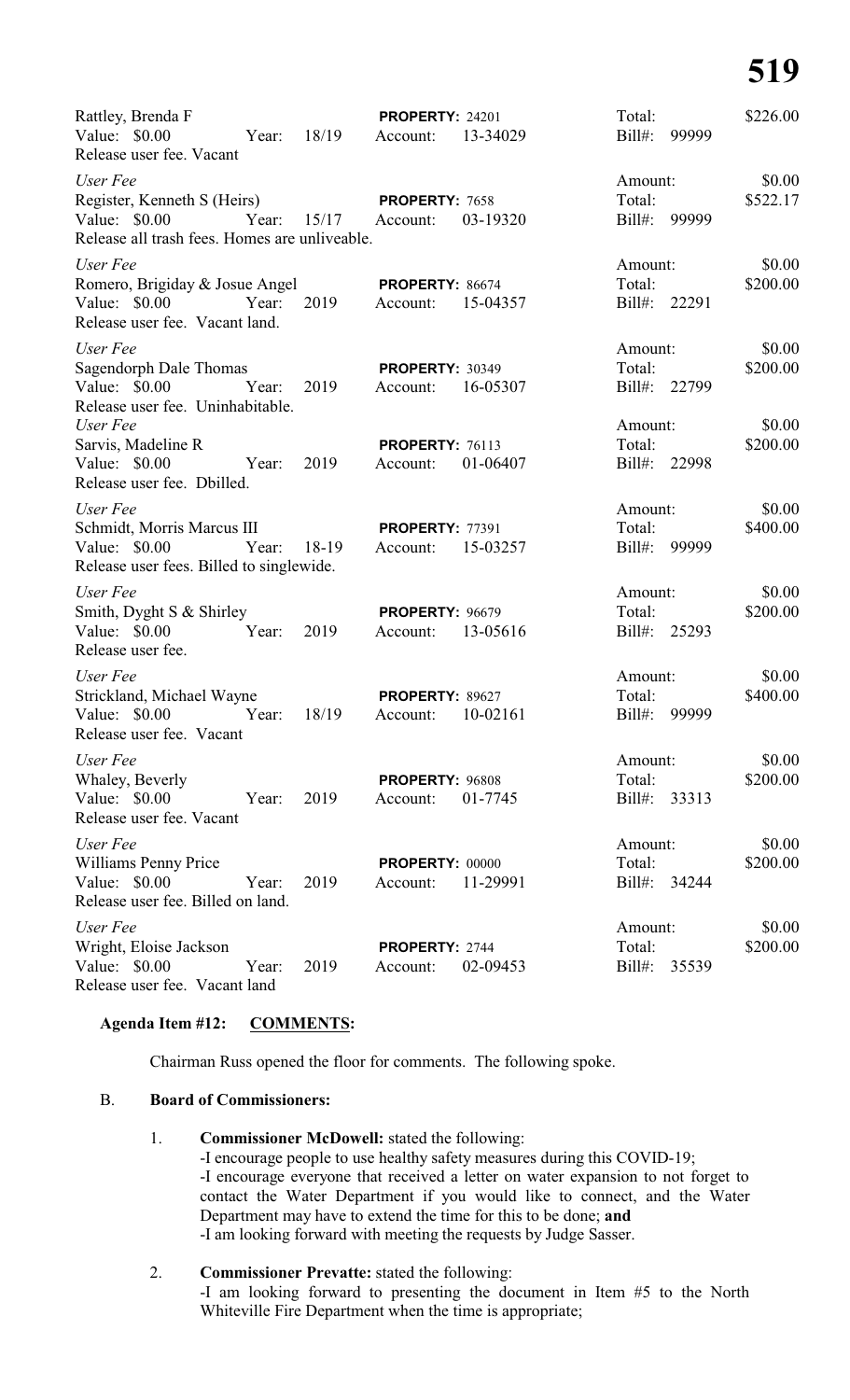-On April 30, 2020, we have sent a list of what we have done so far, and what we plan to do, and sent it to the County Attorney and the County Attorney has sent this list to the attorney that we have retained, and he will send a letter; **and** - We all need to work together on the COVID-19.

#### 3. **Commissioner Bullard:** stated the following:

-Madame Attorney, I would like to see a copy of that letter that has been prepared to send to Judge Sasser;

-I would like to see that is covers all the areas of concern;

-We do not need to be late with this letter; **and**

-Judge Sasser needs to see that we have done all that we could do at the time.

4. **Commissioner Byrd:** stated the following:

-The Board is doing what needs to be done in the short time that we were given; **and**

-There is small amounts of tax that this Board can control, and the tax we cannot control needs to be voted on by the people.

#### 5. **Commissioner Burroughs:** stated the following:

-We had a great meeting this morning at the Cape Fear Council of Governments;

-We have received an additional half million dollars for the aging in the region to help cover the expenses from the COVID-19 virus;

-The Workforce Development Consortium has received \$1.8 million to offset the expenses from the COVID-19 virus; **and**

-I would like to encourage people to continue the social distancing and take the necessary safety measures to help control this virus.

C. **County Manager (Michael H. Stephens):** stated we have received \$1.1 million from the CARES Program which we will dispense accordingly.

#### D. **County Attorney (Amanda B. Prince):** stated the following:

-Columbus County withheld payment of \$390,000 to \$400,000 to Group III Construction for the new Courthouse;

- -The settlement terms are as follows:
	- -Architect will contribute \$55,000;
	- -Engineer will contribute \$55,000; **and**
	- -Columbus County will contribute \$55,000
- for payment to Group III Construction; **and**

-We will need Board action to approve or disapprove the settlement.

#### **MOTION:**

Commissioner Prevatte made a motion to approve the settlement terms as listed above to Group III Construction, seconded by Commissioner Bullard. The motion unanimously passed.

#### **Agenda Item #13: ADJOURNMENT:**

At 6:58 P.M., Commissioner Byrd made a motion to adjourn, seconded by Commissioner McDowell. The motion unanimously passed.

#### **APPROVED**

**\_\_\_\_\_\_\_\_\_\_\_\_\_\_\_\_\_\_\_\_\_\_\_\_\_\_\_\_ \_\_\_\_\_\_\_\_\_\_\_\_\_\_\_\_\_\_\_\_\_\_\_\_\_\_\_\_\_\_ JUNE B. HALL, Clerk to Board P. EDWIN RUSS, Chairman**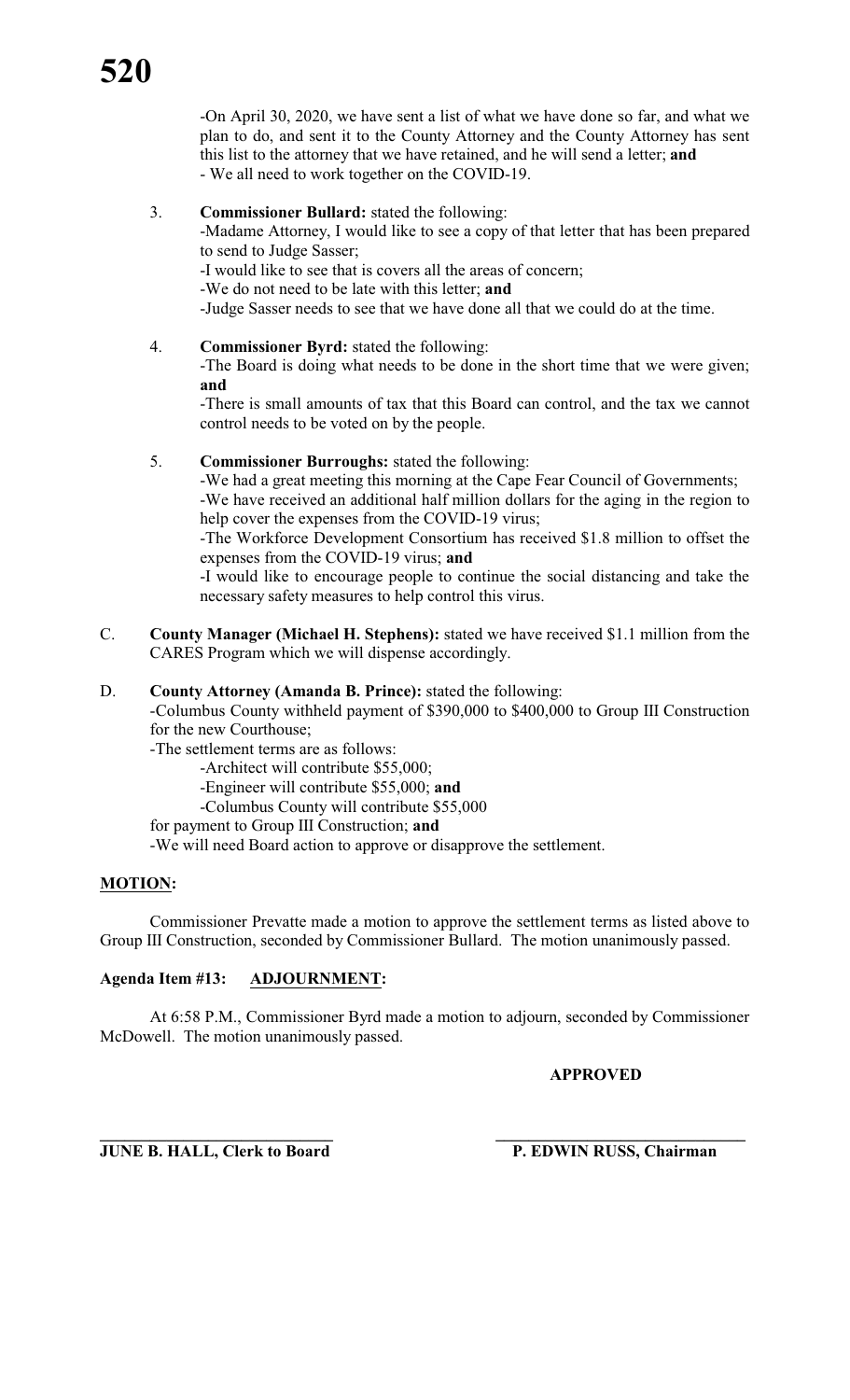The Honorable Columbus County Commissioners met on the above stated date and at the above stated time via a virtual meeting, by means of zoom, due to COVID-19, for the purpose to act as the Columbus County Water and Sewer District I Board.

#### **COMMISSIONERS PRESENT: APPOINTEES PRESENT:**

Ricky Bullard Charles T. McDowell

P. Edwin Russ, **Chairman** Mike Stephens, **County Manager** James E. Prevatte **Amanda B. Prince, County Attorney** Giles E. Byrd **June B. Hall, Clerk to the Board** Trent Burroughs Bobbie Faircloth, **Finance Officer** 

#### **COMMISSIONER ABSENT:**

Jerome McMillian, **Vice Chairman**

#### **MEETING CALLED TO ORDER:**

At 6:43 P.M., Chairman P. Edwin Russ called the **combination meeting** of Columbus County Water and Sewer Districts I, II, III, IV and V Board Meeting to order.

#### **Agenda Item#9: COLUMBUS COUNTY WATER and SEWER DISTRICTS I, II, III, IV and V - APPROVAL of BOARD MEETING MINUTES:**

April 20, 2020 Columbus County Water and Sewer Districts I, II, III, IV and V Board Meetings Minutes **(5 Sets)**

Commissioner Byrd made a motion to approve the April 20, 2020 Columbus County Water and Sewer District IBoard MeetingMinutes, as recorded, seconded byCommissioner Prevatte. The motion unanimously passed.

#### **ADJOURNMENT:**

At 6:44 P.M., Commissioner McDowell made a motion to adjourn, seconded by Commissioner Burroughs. The motion unanimously passed.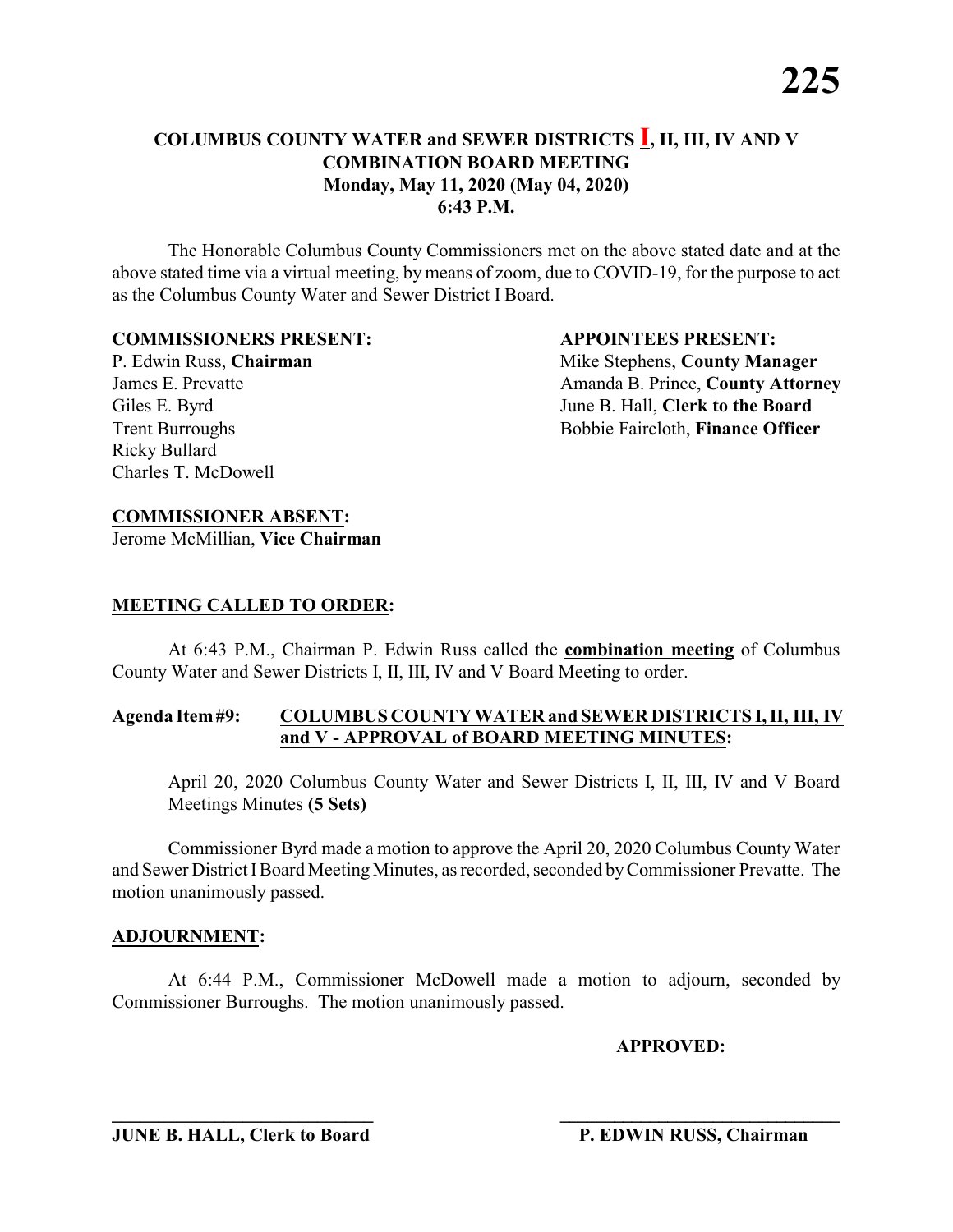The Honorable Columbus County Commissioners met on the above stated date and at the above stated time via a virtual meeting, by means of zoom, due to COVID-19, for the purpose to act as the Columbus County Water and Sewer District II Board.

#### **COMMISSIONERS PRESENT: APPOINTEES PRESENT:**

Ricky Bullard Charles T. McDowell

P. Edwin Russ, **Chairman** Mike Stephens, **County Manager** James E. Prevatte **Amanda B. Prince, County Attorney** Giles E. Byrd **June B. Hall, Clerk to the Board** Trent Burroughs Bobbie Faircloth, **Finance Officer** 

#### **COMMISSIONER ABSENT:**

Jerome McMillian, **Vice Chairman**

#### **MEETING CALLED TO ORDER:**

At 6:43 P.M., Chairman P. Edwin Russ called the **combination meeting** of Columbus County Water and Sewer Districts I, II, III, IV and V Board Meeting to order.

#### **Agenda Item#9: COLUMBUS COUNTY WATER and SEWER DISTRICTS I, II, III, IV and V - APPROVAL of BOARD MEETING MINUTES:**

April 20, 2020 Columbus County Water and Sewer Districts I, II, III, IV and V Board Meetings Minutes **(5 Sets)**

Commissioner Byrd made a motion to approve the April 20, 2020 Columbus County Water and Sewer District II Board Meeting Minutes, as recorded, seconded by Commissioner Prevatte. The motion unanimously passed.

#### **ADJOURNMENT:**

At 6:44 P.M., Commissioner McDowell made a motion to adjourn, seconded by Commissioner Burroughs. The motion unanimously passed.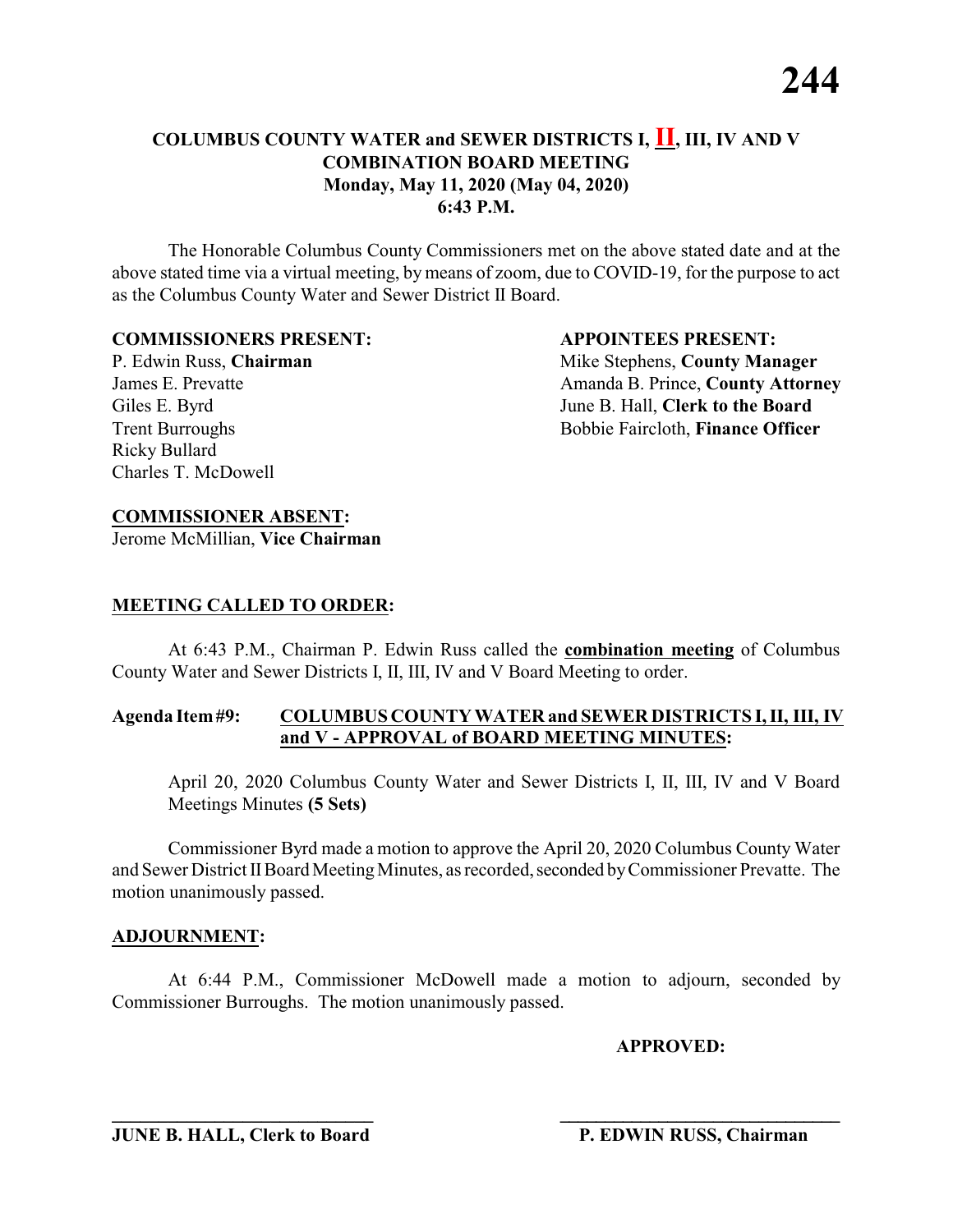The Honorable Columbus County Commissioners met on the above stated date and at the above stated time via a virtual meeting, by means of zoom, due to COVID-19, for the purpose to act as the Columbus County Water and Sewer District III Board.

#### **COMMISSIONERS PRESENT: APPOINTEES PRESENT:**

Ricky Bullard Charles T. McDowell

P. Edwin Russ, **Chairman** Mike Stephens, **County Manager** James E. Prevatte **Amanda B. Prince, County Attorney** Giles E. Byrd **June B. Hall, Clerk to the Board** Trent Burroughs Bobbie Faircloth, **Finance Officer** 

#### **COMMISSIONER ABSENT:**

Jerome McMillian, **Vice Chairman**

#### **MEETING CALLED TO ORDER:**

At 6:43 P.M., Chairman P. Edwin Russ called the **combination meeting** of Columbus County Water and Sewer Districts I, II, III, IV and V Board Meeting to order.

#### **Agenda Item#9: COLUMBUS COUNTY WATER and SEWER DISTRICTS I, II, III, IV and V - APPROVAL of BOARD MEETING MINUTES:**

April 20, 2020 Columbus County Water and Sewer Districts I, II, III, IV and V Board Meetings Minutes **(5 Sets)**

Commissioner Byrd made a motion to approve the April 20, 2020 Columbus County Water and Sewer District III Board Meeting Minutes, as recorded, seconded by Commissioner Prevatte. The motion unanimously passed.

#### **ADJOURNMENT:**

At 6:44 P.M., Commissioner McDowell made a motion to adjourn, seconded by Commissioner Burroughs. The motion unanimously passed.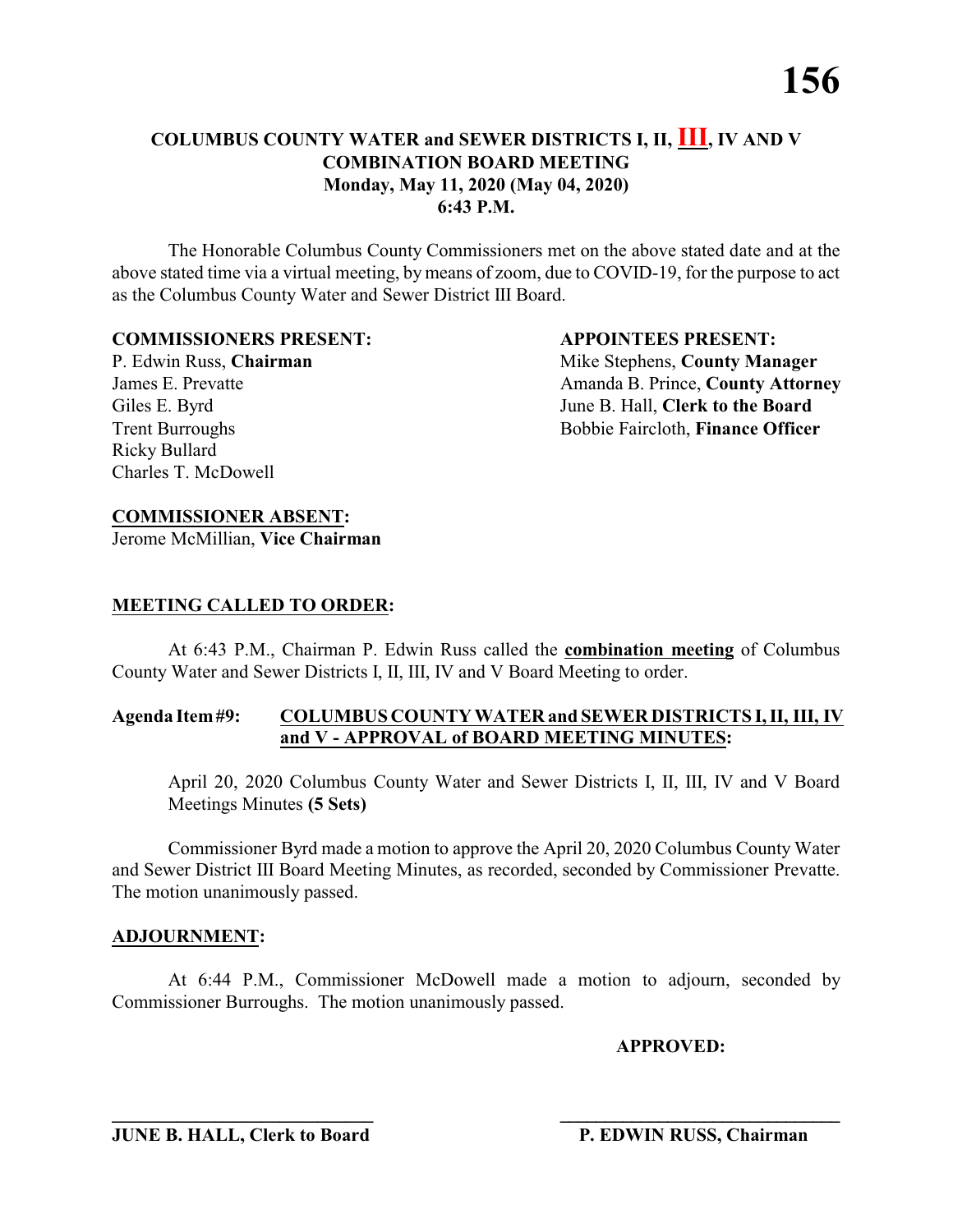The Honorable Columbus County Commissioners met on the above stated date and at the above stated time via a virtual meeting, by means of zoom, due to COVID-19, for the purpose to act as the Columbus County Water and Sewer District IV Board.

#### **COMMISSIONERS PRESENT: APPOINTEES PRESENT:**

Ricky Bullard Charles T. McDowell

P. Edwin Russ, **Chairman** Mike Stephens, **County Manager** James E. Prevatte **Amanda B. Prince, County Attorney** Giles E. Byrd **June B. Hall, Clerk to the Board** Trent Burroughs Bobbie Faircloth, **Finance Officer** 

#### **COMMISSIONER ABSENT:**

Jerome McMillian, **Vice Chairman**

#### **MEETING CALLED TO ORDER:**

At 6:43 P.M., Chairman P. Edwin Russ called the **combination meeting** of Columbus County Water and Sewer Districts I, II, III, IV and V Board Meeting to order.

#### **Agenda Item#9: COLUMBUS COUNTY WATER and SEWER DISTRICTS I, II, III, IV and V - APPROVAL of BOARD MEETING MINUTES:**

April 20, 2020 Columbus County Water and Sewer Districts I, II, III, IV and V Board Meetings Minutes **(5 Sets)**

Commissioner Byrd made a motion to approve the April 20, 2020 Columbus County Water and Sewer District IV Board Meeting Minutes, as recorded, seconded by Commissioner Prevatte. The motion unanimously passed.

#### **ADJOURNMENT:**

At 6:44 P.M., Commissioner McDowell made a motion to adjourn, seconded by Commissioner Burroughs. The motion unanimously passed.